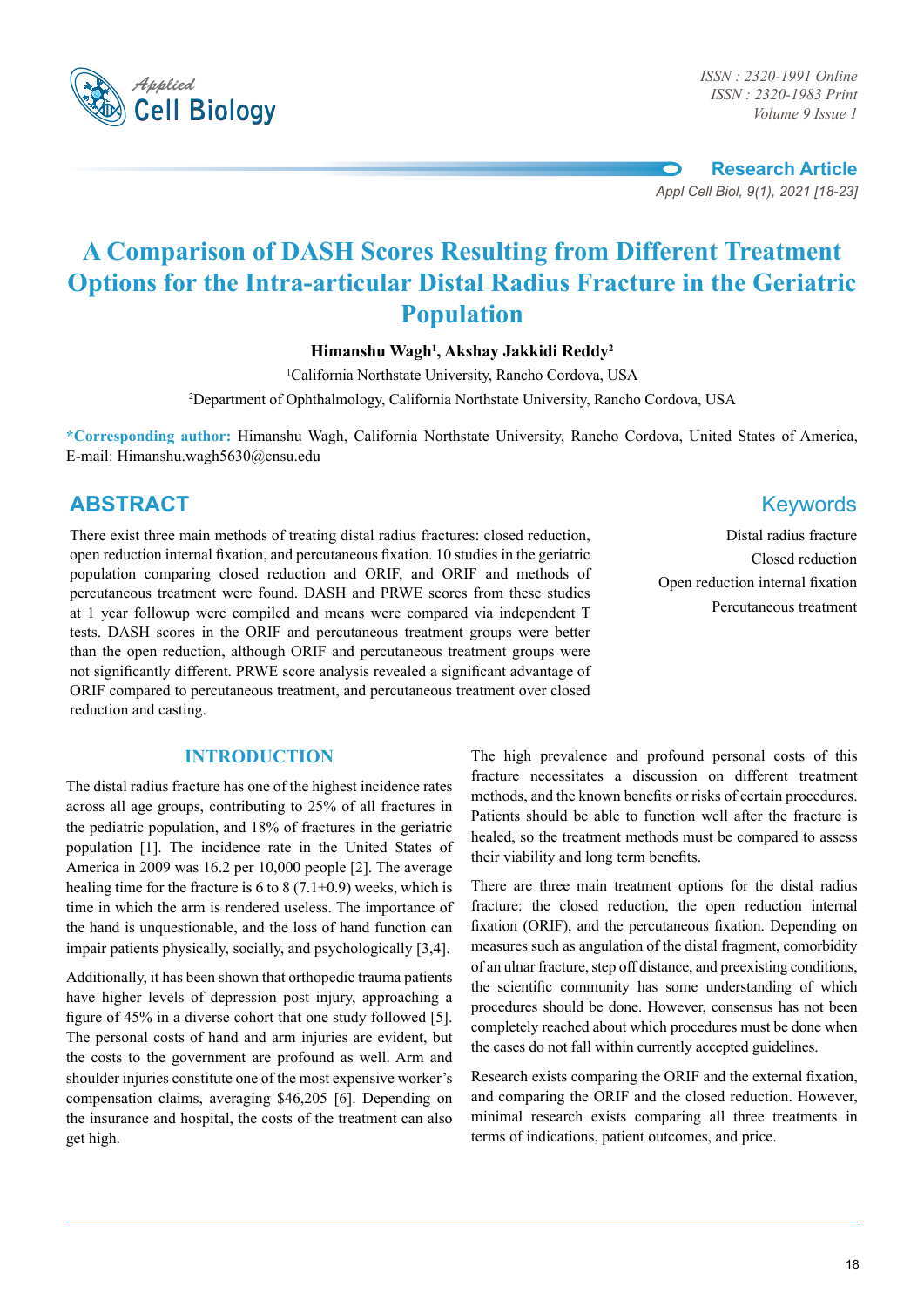### **Research Article**

When comparing three distinct procedures and the patient outcomes associated with each, it is essential to narrow down measures of comparison to clear variables that can be measured.

The literature suggests measures of volar tilt, ulnar deviation, and grip strength are indicative of functional outcome [7,8]. However, the metric of grip strength is often given in different ways. Some studies report it as a percentage of the non injured hand, while others give it as a percent change or as an actual value of force. Thus, grip strength is difficult to compare between multiple studies. Using volar tilt as a metric poses similar challenges. Some studies report the actual volar tilt in degrees, while others report percent change. Ulnar deviation, too, is difficult to compare.

So, the primary metrics used to evaluate functional outcomes of the procedures were DASH score and PRWE score. The Disabilities of the Arm, Shoulder and Hand (DASH) outcome measure is a highly standardized self report questionnaire, evaluating difficulties the patient has in various categories such as feeling pain, having difficulties performing certain tasks, and being impacted socially. It is a scale from 0-100, with 0 indicating no disabilities. Because it relies on patient self reporting, it is susceptible to patient based variation. However, large sample sizes are correct for the variation.

PRWE score, or the Patient-Rated wrist evaluation, is also a standardized questionnaire evaluating wrist pain and difficulty with daily tasks. PRWE score is slightly more sensitive to patient differences than the DASH score for particularly distal radius fractures, which is an advantage of evaluating PRWE score [9]. While DASH and PRWE are both reliable and valid, DASH had better test-retest reliability (ICC .91), compared to PRWE (ICC .87) [10]. So, both metrics were used to compare functional outcomes of distal radius fracture treatment methods.

The geriatric population has a high incidence of distal radius fractures due to ground-level falls. As opposed to young adults, distal radius fractures in the geriatric population are much more serious because there are higher rates of osteoporosis [11]. In this population, intra-articular fractures are more common than extra-articular fractures. While intra-articular fractures are generally caused by high impact collisions in younger populations, significantly less force is required for them to occur in the geriatric population, contributing to their high incidence rate [12]. Because of the greater risks present in the geriatric population, this literature review will focus on data for the intra articular distal radius fracture in the geriatric population.

#### **Methods**

Searches on pubmed were conducted using the keywords "open reduction internal fixation", "external fixation", "closed reduction", "volar locking plate", "K-wire", "percutaneous" "casting", "distal radius", "elderly". Volar locking plate searches yielded information regarding the ORIF, and K-wire and external fixation searches yielded results on the percutaneous fixation. Casting searches showed results concerning closed reductions. To further find studies concerning the topic, the find similar articles feature on PubMed was used. This allowed for the discovery of studies in languages other than english such as French and German. Literature reviews and studies about non-radial fractures were excluded. The data collected specifically concerned the geriatric population. It was made sure that the studies included information on postoperative DASH score or PRWE score, which are two measures that the literature suggest are indicative of functional outcome and are standardized and comparable across studies. These scores were compiled into tables and it was noted whether the studies found a statistically significant difference with  $p<0.05$ between the outcomes of the treatment groups. The studies included randomly assigned patients who came to the hospital with distal radius fractures to the treatment groups they were testing: either into closed reduction and ORIF or into ORIF and percutaneous fixation. Discrimination for type of treatment was not made based on radiological outcomes such as ulnar deviation, radial shortening, dorsal tilt, etc. This inclusion criteria kept the DASH and PRWE values impacted only by the type of intervention rather than by the doctor's choice of intervention given certain indications.

This inclusion criteria resulted in the collection of 9 studies comparing DASH scores and 6 studies comparing PRWE scores. The sample sizes of each study, ranging from 38 to 166, were compiled and are listed in tables 1 and 2.

All data was retrieved from other studies which had proper patient consent. No personal information was included in this meta analysis, and only values of mean DASH and PRWE scores were retrieved from the studies included.

Once all the DASH and PRWE values were compiled into the tables, averages for each group were found. The calculations used took into account the number of participants per study instead of averaging all studies as if they had the same number of patients. This made sure that studies with high sample sizes were given more weight than studies with only a few participants. 95% confidence intervals were also found for each group, and independent T tests comparing groups were performed to find p values to assess significance between the outcomes. P values resulting from the independent T tests comparing groups are listed on table 3.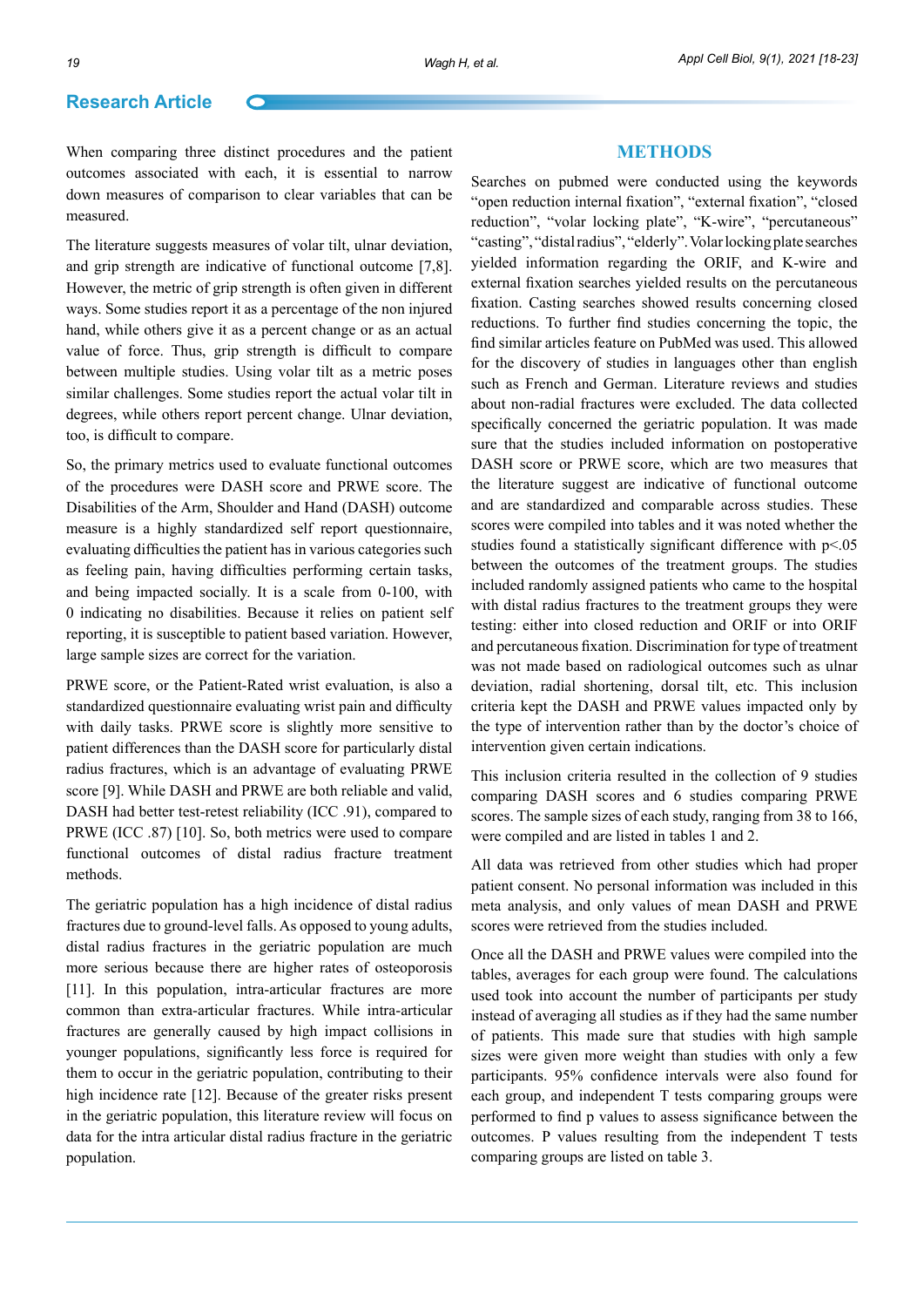# **Research Article**

| <b>Table 1:</b> DASH score at 1 year followup |            |       |                         |                     |                              |  |  |
|-----------------------------------------------|------------|-------|-------------------------|---------------------|------------------------------|--|--|
| <b>Study</b>                                  | # Patients | p<.05 | <b>Closed Reduction</b> | ORIF                | <b>Percutaneous Fixation</b> |  |  |
| Arora 2009                                    | 130        | no    | 11.6                    | 11.1                | N/A                          |  |  |
| Arora 2011                                    | 73         | no    | $8.0 \pm 9.3$           | $5.7 \pm 11.1$      | N/A                          |  |  |
| Saving 2019                                   | 140        | yes   | $23.1 \pm 19.8$         | $15.6 \pm 17.0$     | N/A                          |  |  |
| Huard 2010                                    | 38         | no    | N/A                     | 21                  | 17                           |  |  |
| Jubel 2005                                    | 55         | no    | N/A                     | 17                  | 17                           |  |  |
| Hollevolet 2011                               | 40         | no    | N/A                     | $14 \pm 16$         | $13 \pm 20$                  |  |  |
| Voigt 2006                                    | 89         | yes   | N/A                     | 17                  |                              |  |  |
| Ma 2016                                       | 123        | no    | N/A                     | $16.81 \pm 5.98$    | $18.79 \pm 5.54$             |  |  |
| Navarro 2016                                  | 140        | no    | N/A                     | $11 \pm 7$          | $13 \pm 8$                   |  |  |
| Average:                                      | 828        |       | $15.6687 \pm 0.828$     | $13.8155 \pm 0.366$ | $14.1352 \pm 0.517$          |  |  |

| Table 2: PRWE score at 1 year followup |            |       |                         |                     |                              |  |  |
|----------------------------------------|------------|-------|-------------------------|---------------------|------------------------------|--|--|
| <b>Study</b>                           | # Patients | p<.05 | <b>Closed Reduction</b> | <b>ORIF</b>         | <b>Percutaneous Fixation</b> |  |  |
| Arora 2009                             | 130        | n     | 16.9                    | 9.3                 | N/A                          |  |  |
| Arora $2011$                           | 73         | n     | $14.6 \pm 22.8$         | $12.8 \pm 23.2$     | N/A                          |  |  |
| Saving 2019                            | 140        |       | $22.4 \pm 21.4$         | $12.7 \pm 15.0$     | N/A                          |  |  |
| Lawson 2021                            | 166        | n     | 21.5                    | 19.8                | N/A                          |  |  |
| Huard 2010                             | 38         | n     | N/A                     | 16                  | 25                           |  |  |
| Navarro 2016                           | 140        | n     | N/A                     | $13 \pm 9$          | $14 \pm 7$                   |  |  |
| Average:                               | 687        |       | $19.5929 \pm 0.364$     | $14.0247 \pm 0.384$ | $16.3483 \pm 0.936$          |  |  |

| Table 3: statistical significance between group means |                            |                     |  |  |  |  |  |
|-------------------------------------------------------|----------------------------|---------------------|--|--|--|--|--|
| <b>Group comparison</b>                               | <b>DASH</b> <i>p</i> value | <b>PRWE</b> p value |  |  |  |  |  |
| $1 \text{ vs } 2$                                     | < 001                      | < 001               |  |  |  |  |  |
| $1 \text{ vs } 3$                                     | < 001                      | < 0.01              |  |  |  |  |  |
| $ 2 \text{ vs } 3$                                    | 312                        | ${<}001$            |  |  |  |  |  |

#### **Results**

Thus, a comprehensive data pool of 10 studies were obtained for analysis, consisting of data from 828 geriatric patients for DASH score and 687 patients for PRWE score. The average DASH score for closed reduction, ORIF, and percutaneous fixation were  $15.6687 \pm 0.828$ ,  $13.8155 \pm 0.366$ , and  $14.1352$  $\pm 0.517$ , respectively. The percutaneous fixation group had significantly better outcomes than the closed reduction group  $(p<.001)$ , and the ORIF group had significantly better outcomes than closed reduction group as well  $(p<.001)$ . However, there was no significant difference between the DASH scores of the ORIF and percutaneous fixation groups (p=.312). The average PRWE scores for closed reduction, ORIF, and percutaneous fixation were  $19.5929 \pm 0.364$ ,  $14.0247 \pm 0.384$ , and  $16.3483$  $\pm 0.936$ , respectively. All three groups were significantly different from each other, with ORIF offering the best results, followed by percutaneous fixation, and then by closed reduction. The p value was <.001 for all three comparisons.

#### **Discussion**

The closed reduction does not involve invasive surgery, so it serves as a simple, efficient procedure that can be successful for less serious fractures. It involves injecting a needle into the hematoma, aspirating the blood, injecting a local anesthetic such as lidocaine into the hematoma, applying traction to loosen the muscles, and then manually pushing the distal radius back into alignment with the proximal radius segment [13]. This could be done with the assistance of a fluoroscope to periodically assess bone positioning. Oftentimes, a pop sound can be heard to indicate that proper bone alignment has been achieved. Multiple iterations of applying traction and pushing the bone are often required to reach the desired positioning [14].

It is currently accepted that conservative treatment should be performed when the fracture is nondisplaced, incomplete, extra articular and can be reduced, or if surgery is too dangerous for the patient[15]. If the fracture is unstable, then more complex procedures must be performed.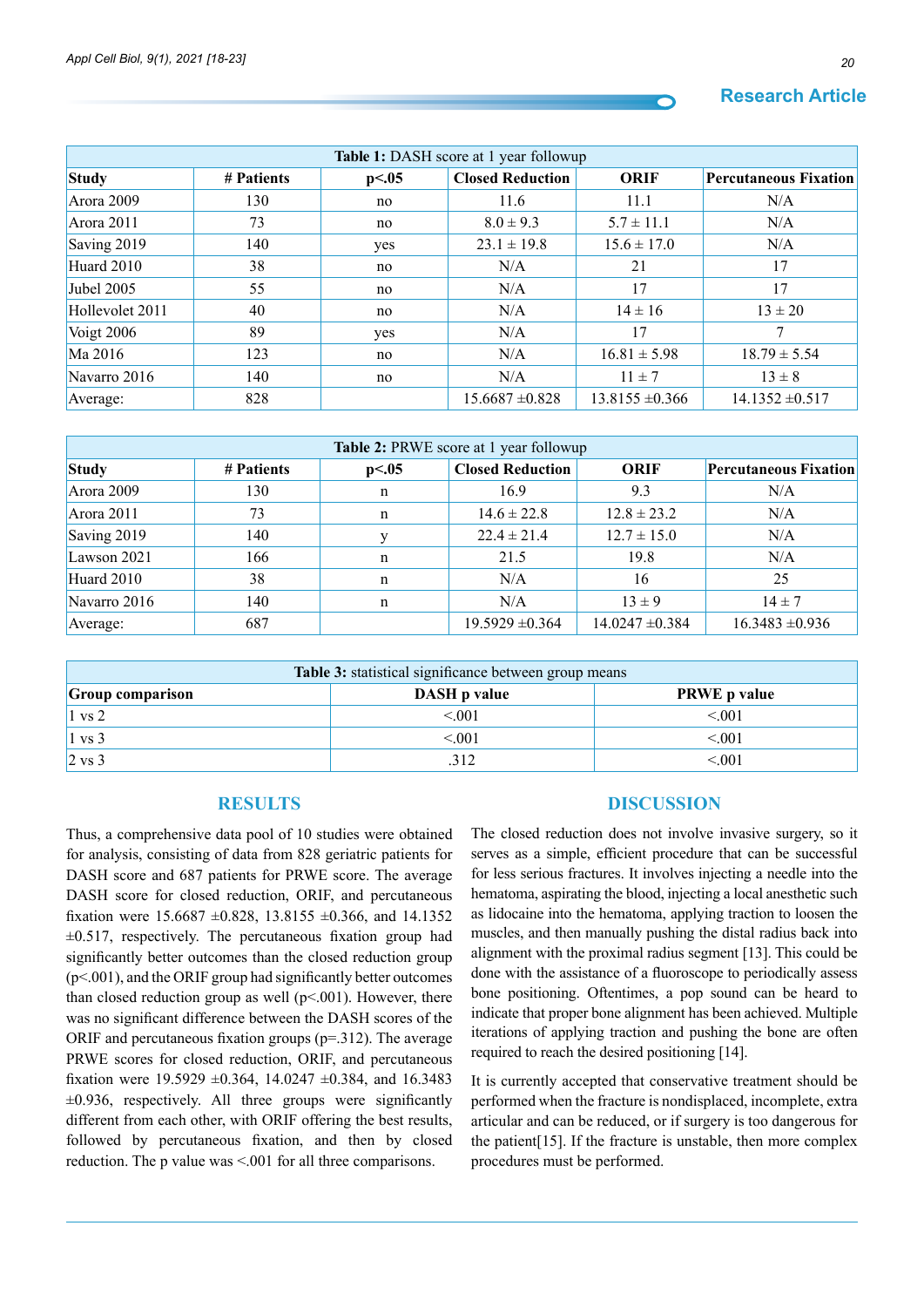One such procedure is percutaneous fixation, which can either be with Kishner wires, or with an external fixator. Kirschner wires are metal rods which are inserted at certain angles to stabilize the bone fragments [16]. A cast can be put on the patient's arm after the K-wires are inserted. Or, an external fixator can be installed. These methods both are minimally invasive, and do not involve open surgery. Instead, the procedures are done by inserting rods through the skin, and into the bone with the case of the external fixation [17]. When the fracture is healed, the rods are removed and the skin and muscles heal.

Some studies claim that this procedure should be performed when there are more than 2 fragments resulting from the fracture that are properly reduced. Another indication is old age, as there is a greater risk of infections resulting from more invasive procedures [18]. It is often used when a simple closed reduction does not completely stabilize the fracture.

However, there is another alternative which is used when closed reduction does not result in a stable fracture. This is the Open Reduction Internal Fixation, or ORIF, which consists of a procedure in which either the dorsal or volar forearm is opened, the muscles are displaced, and either a dorsal or volar locking plate is installed by drilling it into the bone fragments [19].

Dorsal locking plates are less common than volar locking plates, due to their complications with regard to extensor tendon irritation and rupture [20] and higher incidence of volar collapse [21]. These devices are then removed after the fracture is healed, which requires another procedure and further disturbance of the muscles in the area.

When the fracture presents as an open fracture and the skin is already torn, the fracture is most likely serious. Additionally, open fractures offer a location where the volar or dorsal locking plate can easily be inserted with minimal extra damage [15]. They are also done when closed reduction does not restore a congruent articular surface or when there is significant radial shortening of more than 5mm [15]. Another study evaluating surgeon views found that there is high consensus among surgeons that an intra-articular step-off of greater than or equal to 2mm is an absolute indication for ORIF in patients under 65 years of age [22]. Comorbidity of an ulnar shaft fracture also indicates open surgery, as both fractures are more easily treated that way  $[15]$ .

No significant difference was found in DASH scores or PRWE scores at the 1 year mark in two studies comparing closed reduction and casting and ORIF, but differences were found at 6 weeks, with the ORIF group having better outcomes with a DASH score of 18.8 vs 34.4 in the closed reduction group [23]. Grip strength was also better in the ORIF group at this time point.

These differences were mitigated past 12 weeks. At the 1 year final assessment, there were no statistically significant differences in any metric [23-24]. However, one other study found ORIF led to significantly better DASH, PRWE, flexion, ulnar deviance, and grip strength when compared to the closed reduction and casting group even at the 1 year followup [25]. These three studies offer contradictory results, even though they are all prospective randomized trials. Arora (2011) had a sample size of 73 patients. Only patients who had an initial inadequate reduction or a loss of reduction at 1 week followup were included in the study, and the mean age was 76.7. Saving (2019) included data of 119 participants at 12 months followup, with an average age of 79. The most relevant aspect in which these studies differed was the frequencies of the exact type of distal radius fractures. Arora (2011) had high frequencies of type C fractures, with 69.9% of participants having either type C1, C2, or C3. Saving (2019) had a high frequency of type A2 and A3 fractures at 48.7% and just 51.3% being type C1, C2, and C3 fractures. Arora (2009) did not report as much data, and not all the patients came back at the 1 year followup. Instead, some patients came much later, so the data showed less significant differences than would be seen if the patients all came at the 1 year followup. So, it is difficult to assess the efficacy of closed reduction and casting to ORIF for all types of distal radius fractures. Clear results have been shown for the intra-articular fracture though, with ORIF leading to better DASH and PRWE outcomes even at the 2 year followup [26].

The results comparing percutaneous fixation and ORIF in particular are often complex. These two procedures both stabilize unstable fractures post closed reduction, but seem to offer different benefits and disadvantages. One major disadvantage of the ORIF is that it leads to significantly more infections in the geriatric population, necessitating replacement and further infection controlling treatments, which hinder the healing process [18]. In the geriatric population, most studies found no significant difference in DASH and PRWE scores at 1 year post treatment. Even across other metrics such as grip strength, volar tilt, and radial shortening, no statistically significant differences were found. [27]. However, significant differences were noted at time points less than 3 months post treatment. One study found ORIF led to significantly better ulnar variance compared to K-wire treatment at 5 weeks. However, the other measures were not statistically significant at that time onwards [27]. Other studies found ORIF led to better EuroQol-5D scores than K-wires in the first 6 weeks, but did not differ after that point [28].

DASH and PRWE scores were not statistically significant at any point. In the geriatric population, the literature suggests that most metrics are similar after 3 months, and there exist some differences before that point. It is not the same for younger populations. One study found Gartland scores were higher in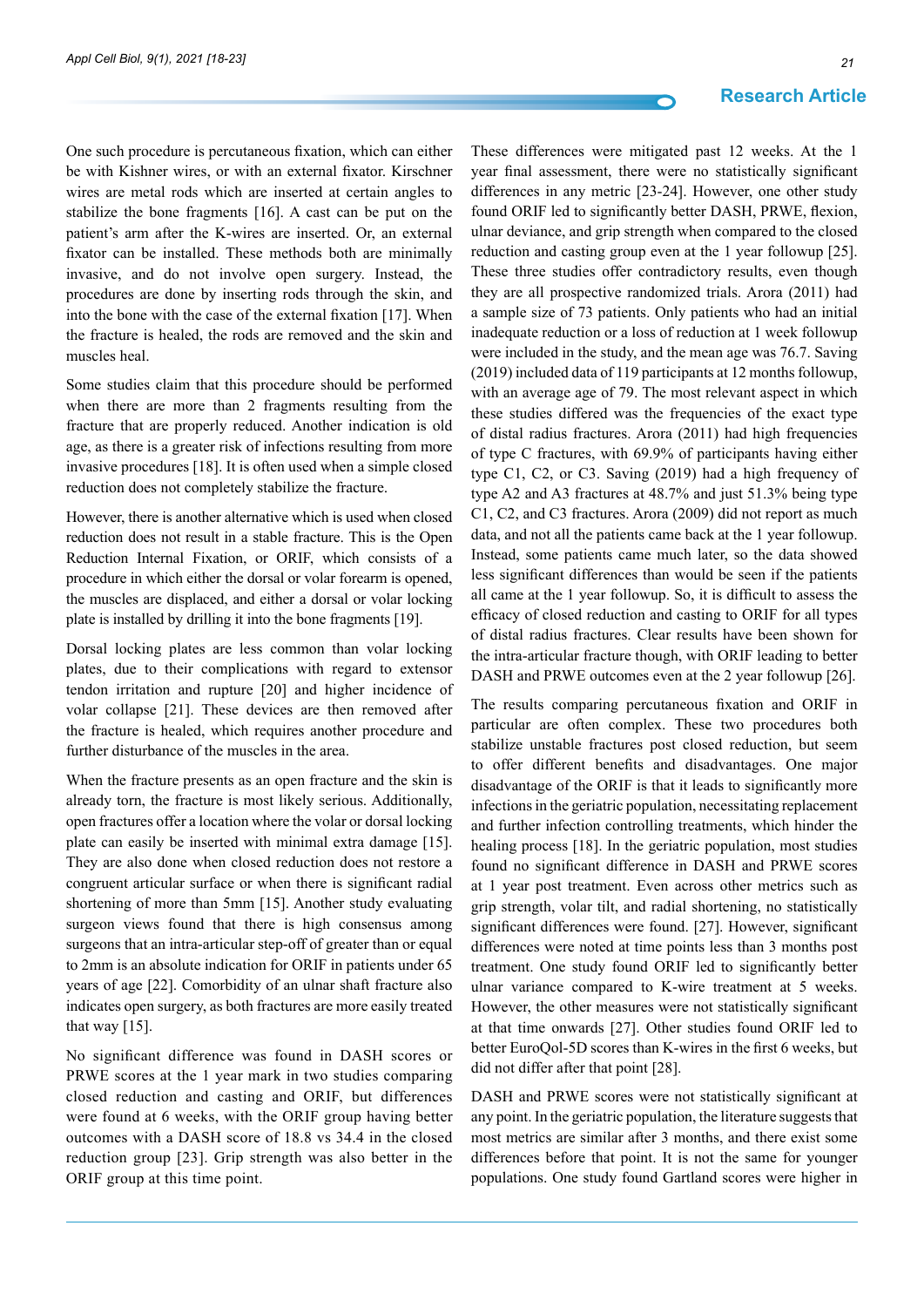the ORIF group than the K-wire group for patients under 60 years of age [29]. In the geriatric population, the correlation between clinical outcome and anatomical differences is not as pronounced, which may explain the similarities between the functional outcomes found in the studies analyzed in this paper [30]. This may be due to the reduced physical demands in this population compared to younger populations, who tend to be more physically active.

Not all studies supported the statistical insignificance of the outcomes between percutaneous treatment groups and ORIF groups in the elderly. Voigt (2006) found favorable DASH scores in the K-wire group. The study attributed the better DASH scores for the K-wire group to the earlier return to daily activities of living times and the lack of an obligatory second surgery [31]. However, the study only found this was true for type A3 and C2 fractures.

Cost is also a consideration when evaluating treatments. One cost analysis study found the average cost of a pack of 10 K-wires was 3 euros in February 2009, or 3.83 US dollars at that time. The cost of the volar locking plate and screws was 787 euros, or 1,004.45 US dollars at that time [32,33]. Adjusted for inflation, the difference between \$1,224.16 and \$4.67 is \$1,219.49 as of January 2021 [34]. Although the prices of these treatments may have changed, just the materials needed for ORIF are still more expensive. This measurement still does not factor in time needed to complete the procedures. The same study found that ORIF took an average of 65 more minutes than the K-wire procedure. K-wire treatment took an average of 56 minutes while ORIF took 121 minutes on average. This leads to greater costs of the surgery as well. Closed reduction takes the least time, at  $24 \pm 7.5$  minutes [35]. In a setting such as an emergency room, which could be filled with patients with dire needs, time is also a necessary consideration [36-38].

#### **References**

- 1. Nellans KW, Kowalski E, Chung KC (2012) The epidemiology of distal radius fractures. Hand Clin. 28(2):113-25.
- 2. Karl JW, Olson PR, Rosenwasser MP (2015) The Epidemiology of Upper Extremity Fractures in the United States, 2009. J Orthop Trauma. 29(8):e242-4.
- 3. Meyer TM (2003) Psychological aspects of mutilating hand injuries. Hand Clin. 19(1):41-9.
- 4. Bonanno GA (2004) Loss, trauma, and human resilience: have we underestimated the human capacity to thrive after extremely aversive events? Am Psychol. 59(1):20-8.
- 5. Crichlow RJ, Andres PL, Morrison SM, Haley SM, Vrahas MS (2006) Depression in orthopaedic trauma patients. Prevalence and severity. J Bone Joint Surg Am. ;88(9):1927-33.
- 6. Cost of Injury (2020) Sound Ergonomics [cited 2021]. Available from: [https://soundergonomics.com/useful-links/](https://soundergonomics.com/useful-links/cost-of-injury/) [cost-of-injury/](https://soundergonomics.com/useful-links/cost-of-injury/)
- 7. Dario P, Matteo G, Carolina C, Marco G, Cristina D, et al. (2014) Is it really necessary to restore radial anatomic parameters after distal radius fractures? Injury. 45 Suppl 6:S21-6.
- 8. Larouche J, Pike J, Slobogean GP, Guy P, Broekhuyse H, et al. (2016) Determinants of Functional Outcome in Distal Radius Fractures in High-Functioning Patients Older Than 55 Years. J Orthop Trauma. 30(8):445-9.
- 9. Imaeda T, Uchiyama S, Wada T, Okinaga S, Sawaizumi T, et al. (2010) Clinical Outcomes Committee of the Japanese Orthopaedic Association and the Functional Evaluation Committee of the Japanese Society for Surgery of the Hand. Reliability, validity, and responsiveness of the Japanese version of the Patient-Rated Wrist Evaluation. J Orthop Sci. 15(4):509-17.
- 10. Kleinlugtenbelt YV, Krol RG, Bhandari M, Goslings JC, Poolman RW, et al. (2018) Are the patient-rated wrist evaluation (PRWE) and the disabilities of the arm, shoulder and hand (DASH) questionnaire used in distal radial fractures truly valid and reliable? Bone Joint Res. 7(1):36-45.
- 11. Oyen J, Brudvik C, Gjesdal CG, Tell GS, Lie SA, et al. (2011) Osteoporosis as a risk factor for distal radial fractures: a case-control study. J Bone Joint Surg Am. 16;93(4):348-56.
- 12. Martinez-Mendez D, Lizaur-Utrilla A, de-Juan-Herrero J. (2018) Intra-articular distal radius fractures in elderly patients: a randomized prospective study of casting versus volar plating. J Hand Surg Eur Vol. 43(2):142-147.
- 13. Vampertzis T, Barmpagianni C, Iosifidou E, Papastergiou S. (2019) Closed Unassisted Reduction in Emergency: A Technique for Unassisted Closed Reduction of Colles Fractures Without Equipment. J Emerg Med. 7:S0736- 4679(19)30931-X.
- 14. Schermann H, Kadar A, Dolkart O, Atlan F, Rosenblatt Y, et al. (2018) Repeated closed reduction attempts of distal radius fractures in the emergency department. Arch Orthop Trauma Surg. 138(4):591-596.
- 15. Tang JB (2014) Distal radius fracture: diagnosis, treatment, and controversies. Clin Plast Surg. 41(3):481-99.
- 16. Gibbs J, Maclean A, Ricketts D (2006) K-wiring distal radial fractures, an alternative technique. Ann R Coll Surg Engl. 88(2):227-8.
- 17. Capo JT, Swan KG Jr, Tan V (2006) External fixation techniques for distal radius fractures. Clin Orthop Relat Res. 445:30-41.
- 18. Ma C, Deng Q, Pu H, Cheng X, Kan Y, et al. (2016) External fixation is more suitable for intra-articular fractures of the distal radius in elderly patients. Bone Res. 21;4:16017.

**Research Article**